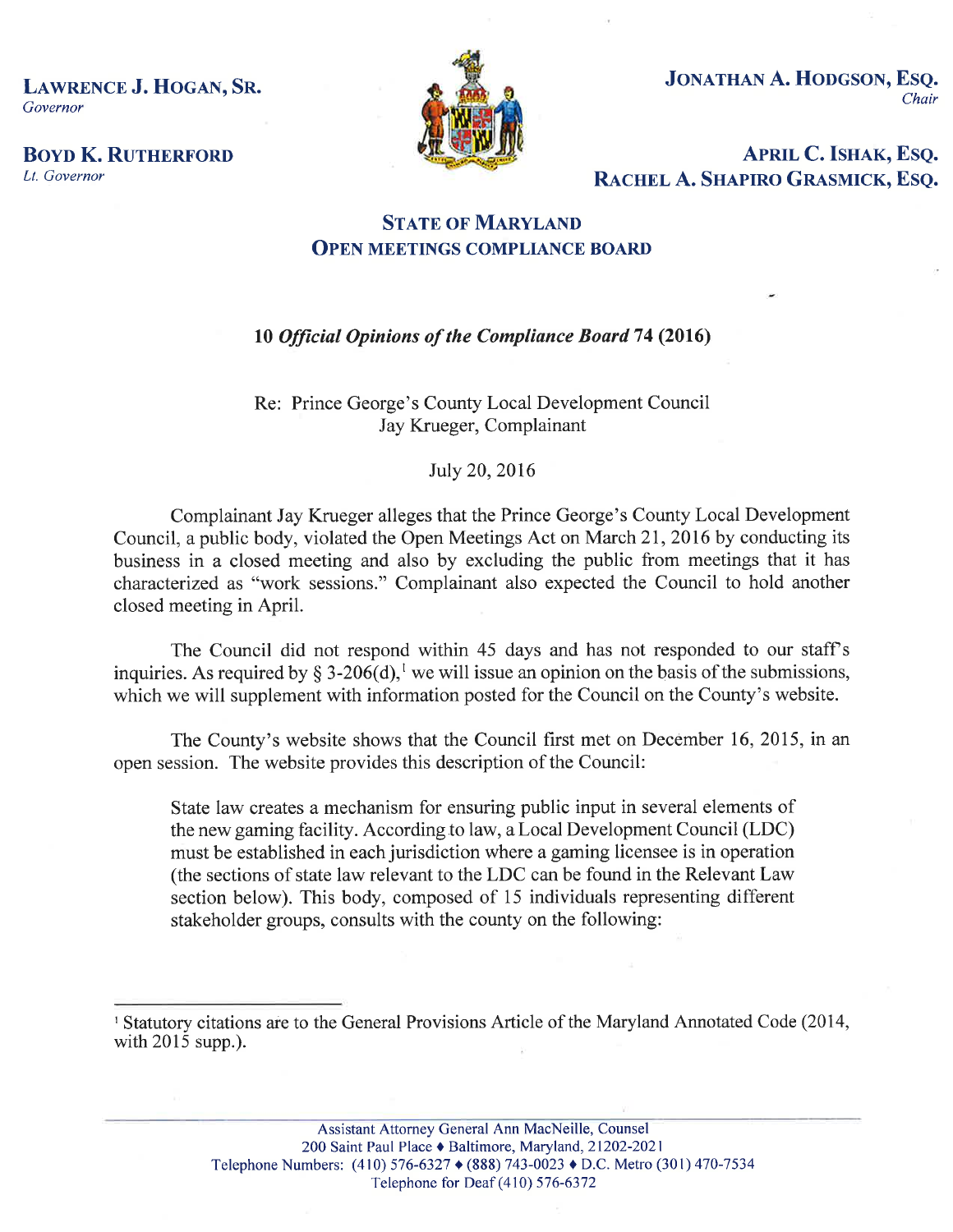# 10 Official Opinions of the Compliance Board 74 (2016)

Iuly 20,2016

Page 2

. The development of a multiyear plan for the expenditure of local impact grant funds (see Local Impact Grants below)

. The review of a master plan'provided by the gaming licensee-for the development of the gaming site

. The development of a comprehensive transportation plan for the gaming facility

In addition to 3 representatives from the General Assembly and I from MGM, the LDC must be composed of 7 residents of the communities and <sup>4</sup> representatives of the businesses/institutions located in immediate proximity to the facility.

http://www.princegeorgescountymd.gov/1125/Local-Development-Council (last visited June 23,2016)

This information establishes that the Council, as an entity required by law, is a public body subject to the Act. See § 3-101(h) (defining "public body"); see also Open Meetings Act Manual 5 (2015) (explaining that the Act applies when a law mandates the creation of an entity to perform certain governmental tasks). The Council is thus subject to the Act's requirement that, "[e]xcept as otherwise expressly provided in [the Act], a public body shall meet in open session." § 3-301.

Without a response from the Council, we do not know which, if any, express provisions the Council might have relied on for permission to meet behind closed doors in March and April 2016. To give the Council the benefit of the doubt, we will look to see if any such provision might apply to the Council's work. Broadly speaking, there are two categories of possibilities: the Act's express exclusions for a public body's performance of the judicial, quasi-judicial, and administrative "functions,"  $\S$  3-103, and the Act's exceptions, for the discussion of certain topics in a meeting that is subject to the Act. If a public body meets solely to perform an excluded function, the Act does not apply. Id. If a public body meets to discuss an excepted topic, it may close the meeting after it has made the required disclosures and voted openly to exclude the public.  $\S$  3-305(d).

We begin with the exclusions. The Council plainly does not have judicial and quasijudicial functions. Potentially more relevant is the exclusion for the performance of an administrative function, especially because the term "work session" is often used by public bodies that perform administrative tasks for the sessions that they devote only to those tasks. The work of the Council, however, is not administrative in nature. Instead, the Council's duties fall squarely within the "advisory function," which the Act defines as "the study of a matter of public concem, or the making of recommendations on the matter, under a delegation of